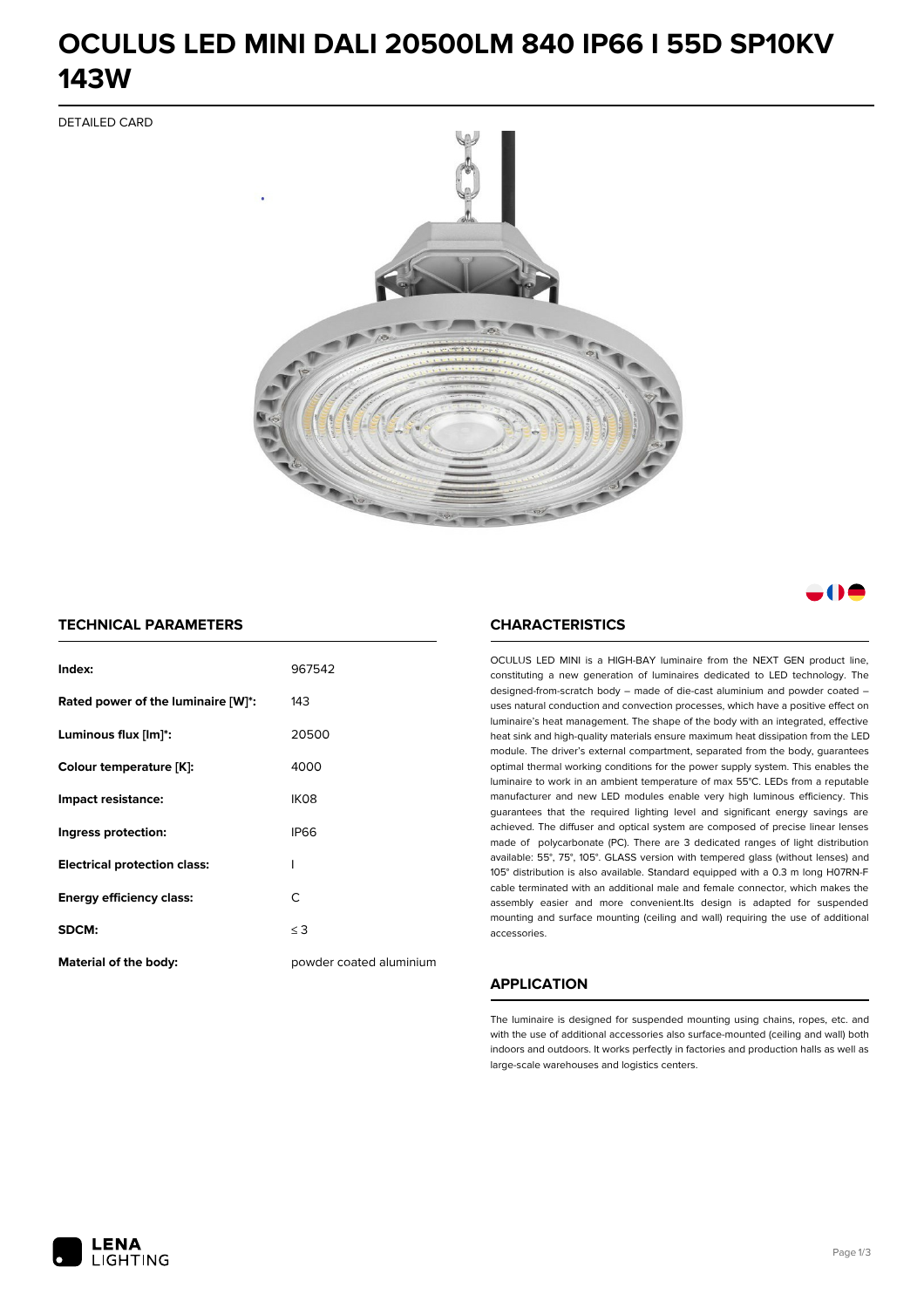# **OCULUS LED MINI DALI 20500LM 840 IP66 I 55D SP10KV 143W**

DETAILED CARD

#### **TECHNICAL PARAMETERS TABLE**

| Index:                              | 967542                  | Impact resistance:                | IK08                                                               |
|-------------------------------------|-------------------------|-----------------------------------|--------------------------------------------------------------------|
| Light source:                       | LED                     | Ingress protection:               | <b>IP66</b>                                                        |
| Nominal power [W]:                  | 141                     | <b>Mounting version:</b>          | surface, suspended                                                 |
| Rated power of the luminaire [W]:   | 143                     | Cable length [m]:                 | 0.30                                                               |
| Supply voltage [V]:                 | $220 - 240$             | Dimensions of single box [mm]:    | 140/350/350                                                        |
| Frequency [Hz]:                     | $50 - 60$               | Net weight of the luminaire [kg]: | 2.430                                                              |
| Luminous flux [lm]:                 | 20500                   | <b>Warranty [years]:</b>          | 5                                                                  |
| Luminous efficacy [lm/W]:           | 143                     | AC voltage range [V]:             | $198 - 264$                                                        |
| <b>Energy efficiency class:</b>     | $\mathsf{C}$            | DC voltage range [V]:             | $170 - 280$                                                        |
| <b>Electrical protection class:</b> |                         | <b>DIMM DALI:</b>                 | yes                                                                |
| Colour temperature [K]:             | 4000                    | LED lifespan L70B50 [h]:          | 107000                                                             |
| Colour rendering index:             | >80                     | LED lifespan L80B20 [h]:          | 65000                                                              |
| SDCM:                               | $\leq$ 3                | LED lifespan L90B10 [h]:          | 32000                                                              |
| Power factor:                       | 0.95                    | Working temperature [°C]:         | from $-25$ to $+50$                                                |
| Beam angle [°]:                     | 55                      | Category type:                    | high-bay and low-bay                                               |
| Surge protection [kV]:              | 10                      | Photobiological safety:           | Risk Group 1 (no photobiological<br>hazard under normal behavioral |
| <b>Diffuser material:</b>           | <b>PC</b>               |                                   | limitation)                                                        |
| Diffuser type:                      | transparent             | <b>ETIM class:</b>                | EC001716                                                           |
| Diffuser colour:                    | transparent             | The number of implement units:    | 2                                                                  |
| Material of the body:               | powder coated aluminium | <b>Warranty [years]:</b>          | 5                                                                  |
| Colour of the body:                 | grey                    | <b>CE</b> certificate:            | 01/2021                                                            |
| Dimensions (H/W/T/S) [mm]:          | 107/320                 | <b>PZH</b> certificate:           | B-BK-60212-0481/21                                                 |
|                                     |                         | Manual:                           | <b>Download PDF</b>                                                |

### **LIGHT CURVES**